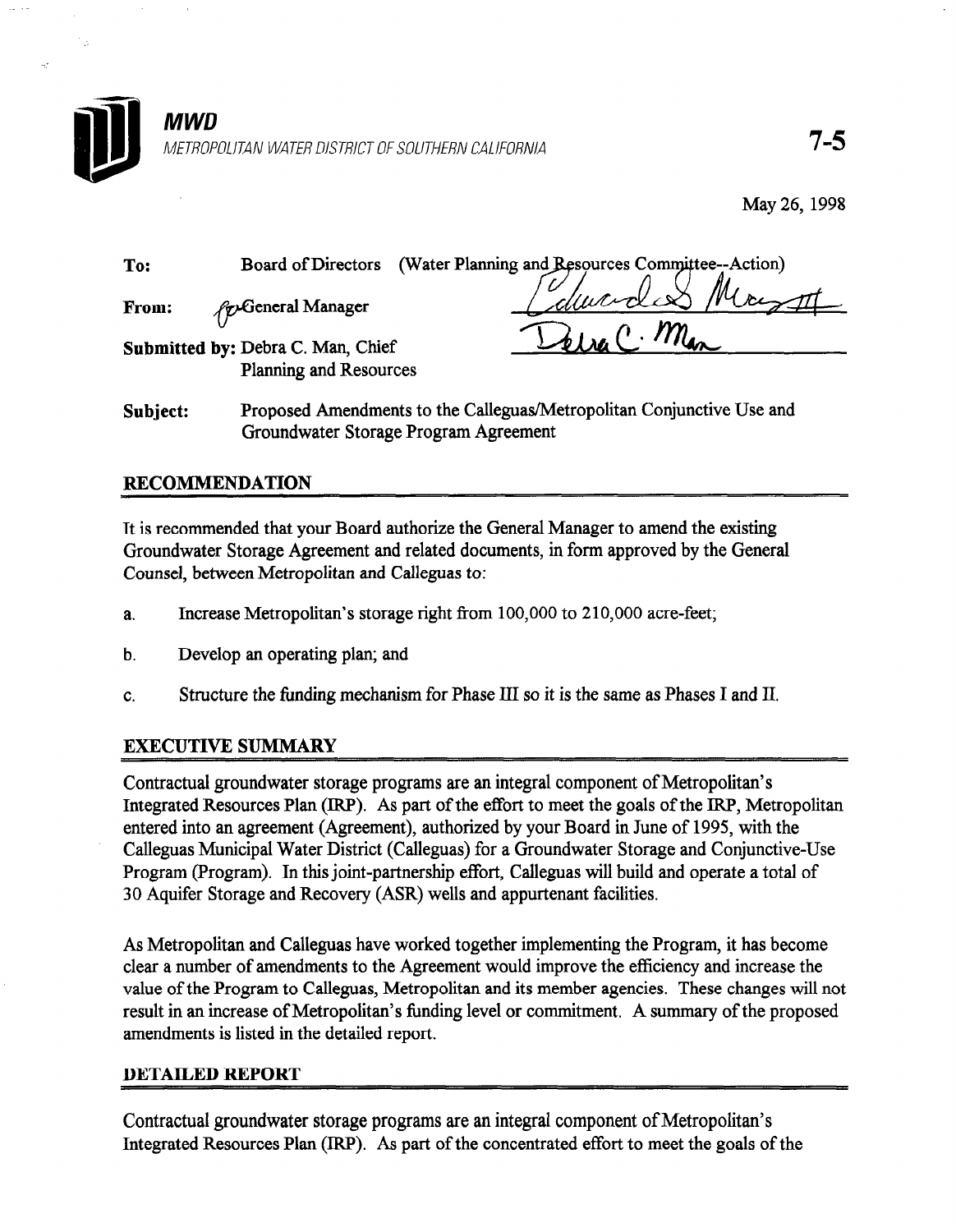IRP, Metropolitan entered into an agreement (Agreement), authorized by your Board in June of 1995, with the Calleguas Municipal Water District (Calleguas) for a Groundwater Storage and Conjunctive-Use Program (Program). In this joint-partnership effort, Calleguas will build and operate a total of 30 Aquifer Storage and Recovery (ASR) wells and appurtenant facilities. Metropolitan will reimburse Calleguas for the cost of construction in exchange for use of the storage capacity.

As Metropolitan and Calleguas have worked together implementing the Program, it has become clear a number of amendments to the Agreement would improve the efficiency and increase the value of the Program to Calleguas, Metropolitan and its member agencies. The proposed amendments are:

#### 1. Increase in Storage Capacity

The existing Agreement gives Metropolitan the right to store 100,000 acre-feet in the North Las Posas Basin. At full build-out, the 30 ASR wells are anticipated to have a pumping capacity of 70,000 acre-feet per year. At this rate, Metropolitan would only be able to pump for approximately 1.5 years. The current IRP identified the need to develop programs with three years of storage. Consistent with this objective, this amendment will allow Metropolitan to increase its storage right under the Agreement to 2 10,000 acre-feet of water.

#### 2. Oneration Plan

As Metropolitan and Calleguas have worked together to implement the Agreement, staff encountered a number of operating issues, including timing of deliveries, use of storage accounts, and trading of water between Metropolitan's and Calleguas' storage accounts. Staff from Calleguas and Metropolitan will develop an operating plan to be attached as an amendment to the existing Agreement to streamline these operating decisions.

#### 3. Financing Structure

The Agreement calls for Metropolitan to set up an account for monies to be used to construct the 10 ASR wells for Phase III of the Program. Unlike Phase I and Phase II, where Metropolitan simply reimburses Calleguas for Program costs, the financing for Phase III of the Program is based on storage deposits and withdraws. Metropolitan would deposit \$90 into the account for each acre-foot of water stored in the Basin and \$40 for each acre-foot of water retrieved from the Basin. When sufficient money had accrued in the account, Metropolitan would disburse money from the account to Calleguas to cover construction costs of the ASR wells and appurtenant facilities.

It is recommended that the Agreement be amended to structure Phase III funding of the Program so that it will be funded in the same manner as Phase I and Phase II. With more than five years experience with groundwater programs, staff does not anticipate entering into groundwater storage agreements with other member agencies on the aforementioned basis (current Phase III financing structure). Providing payments only when water is